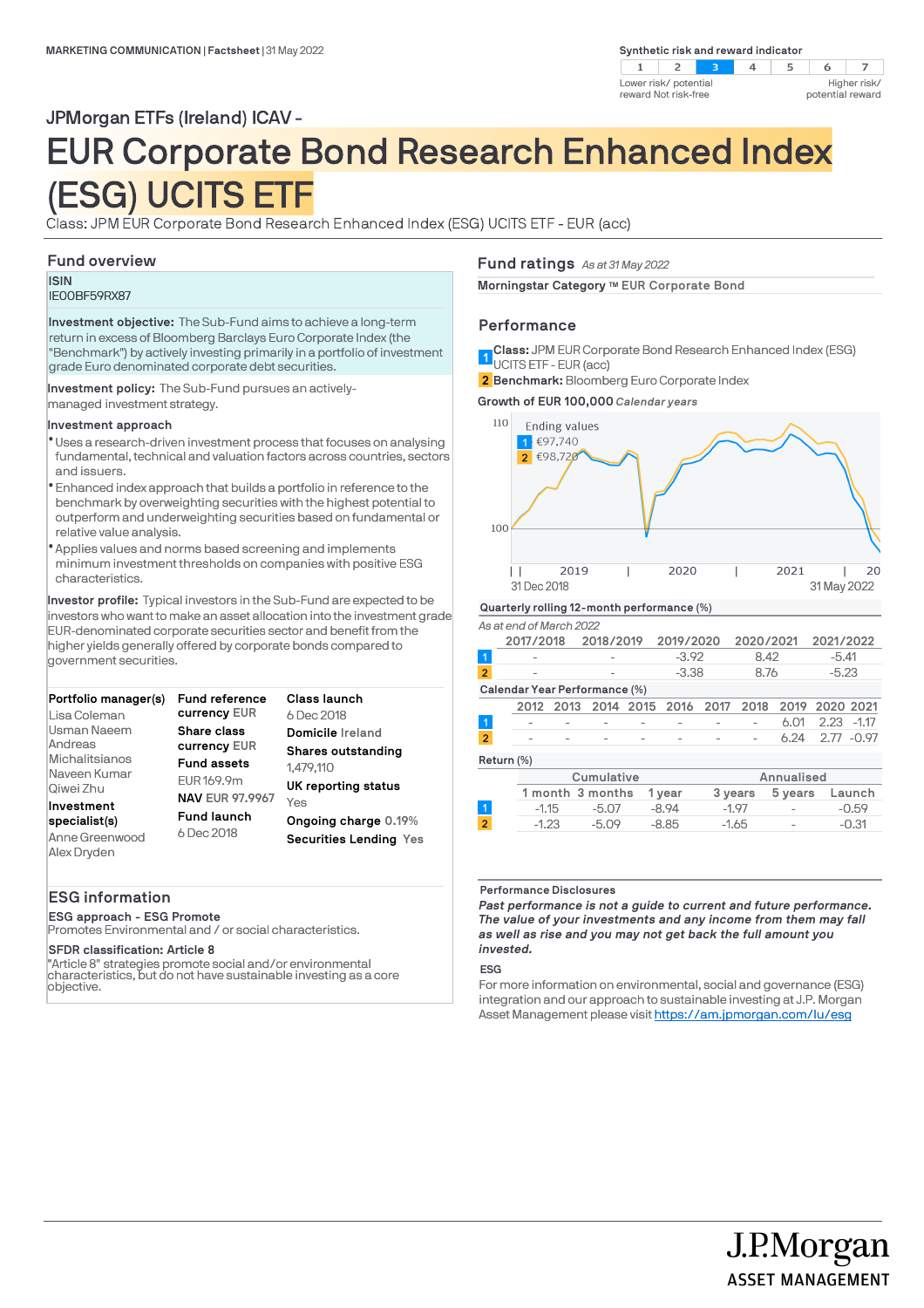### **Portfolio analysis**

| Measurement               | 3 years | 5 years |
|---------------------------|---------|---------|
| Correlation               | 1.00    |         |
| Alpha (%)                 | $-0.32$ |         |
| Beta                      | 1.02    |         |
| Annualised volatility (%) | 5.69    |         |
| Sharpe ratio              | $-0.23$ |         |
| Tracking error (%)        | 0.23    |         |
| Information ratio         | $-1.59$ |         |

### **Holdings**

| <b>TOP 10</b>                       | Coupon<br>rate | <b>Maturity</b><br>date | $%$ of<br>assets |
|-------------------------------------|----------------|-------------------------|------------------|
| Natwest (United Kingdom)            | 1.750          | 02/03/26                | 1.4              |
| Unicredit (Italy)                   | 1.250          | 25/06/25                | 1.3              |
| Volkswagen (Germany)                | 1.875          | 30/03/27                | 1.1              |
| UBS (Switzerland)                   | 1.250          | 01/09/26                | 1.0              |
| Anheuser (Belgium)                  | 1.500          | 18/04/30                | 1.0              |
| <b>Toyota Motor (United States)</b> | 0.250          | 16/07/26                | 0.9              |
| ATT (United States)                 | 1.800          | 05/09/26                | 0.9              |
| <b>TotalEnergies SE (France)</b>    | 1.750          | 29/12/49                | 0.9              |
| Bank of America (United States)     | 1.381          | 09/05/30                | 0.9              |
| Glencore (Australia)                | 1.750          | 17/03/25                | 0.9              |

| Bond quality breakdown (%) |                           |
|----------------------------|---------------------------|
| AAA: 0.1%                  | Corporate Bonds: 99.8%    |
| AA: 5.0%                   | Average duration: 4.8 yrs |
| A: 39.8%                   | Yield to maturity: 2.4%   |
| BBB: 54.9%                 | Average maturity: 5.3 yrs |
| Cash: 0.3%                 |                           |



**Number of Holdings**

362

| Trading information   |                 |                  |                  |               |                |
|-----------------------|-----------------|------------------|------------------|---------------|----------------|
| Stock exchange        | Exchange ticker | Trading currency | Bloomberg ticker | Reuters RIC   | <b>SEDOL</b>   |
| London Stock Exchange | JREB            | <b>EUR</b>       | <b>JREBLN</b>    | <b>JREB.L</b> | BGXQNQ3        |
| London Stock Exchange | <b>JRBE</b>     | <b>GBP</b>       | <b>JRBELN</b>    | JRBE.L        | BGXQNR4        |
| Borsa Italiana        | <b>JREB</b>     | <b>EUR</b>       | <b>JREB IM</b>   | JREB.MI       | BGXONM9        |
| Deutsche Borse        | JREB            | <b>EUR</b>       | <b>JREB GY</b>   | JREB.DE       | BGXQNL8        |
| Six Swiss Exchange    | <b>JREB</b>     | <b>EUR</b>       | <b>JREB SW</b>   | JREB.S        | <b>BGXQNNO</b> |